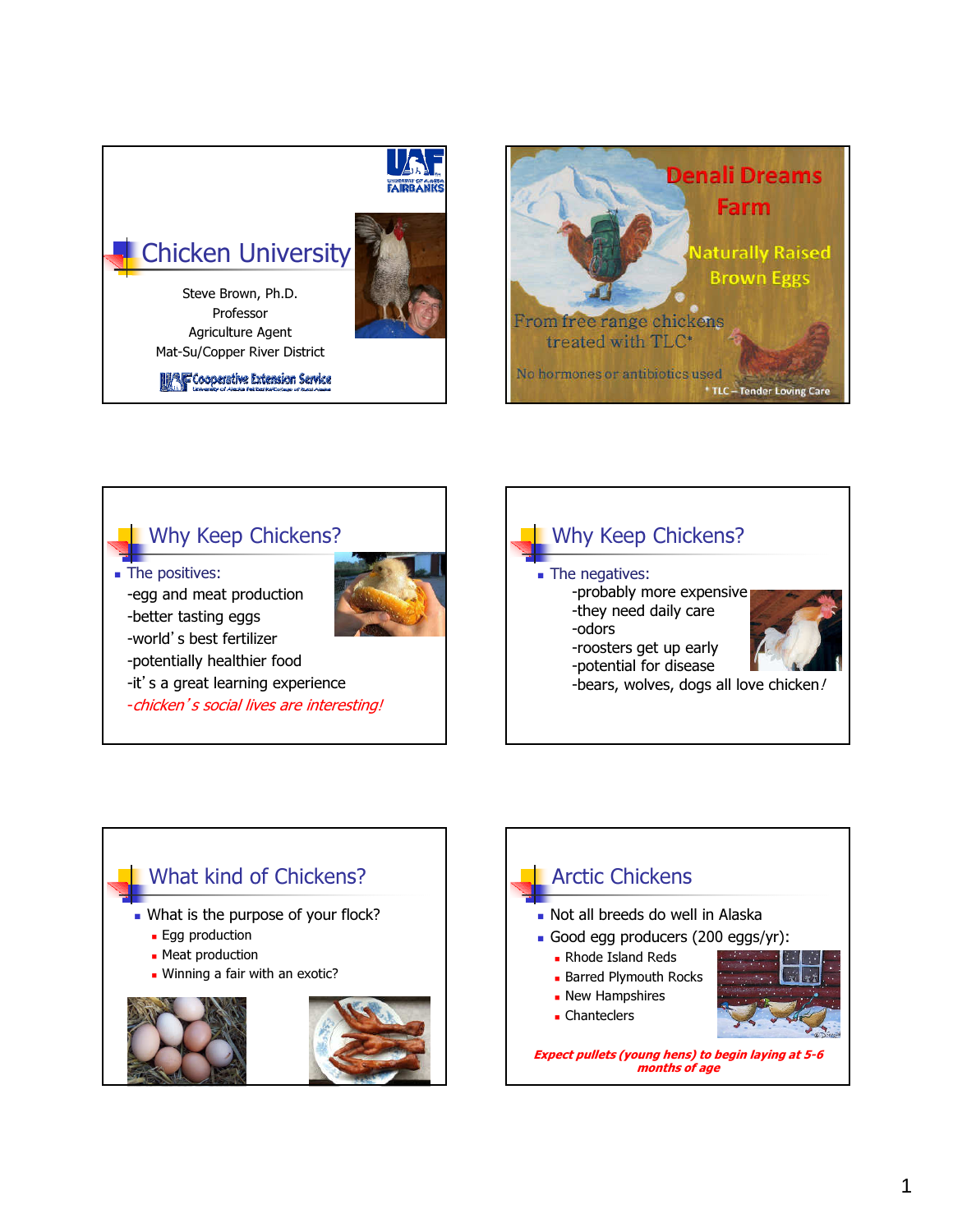









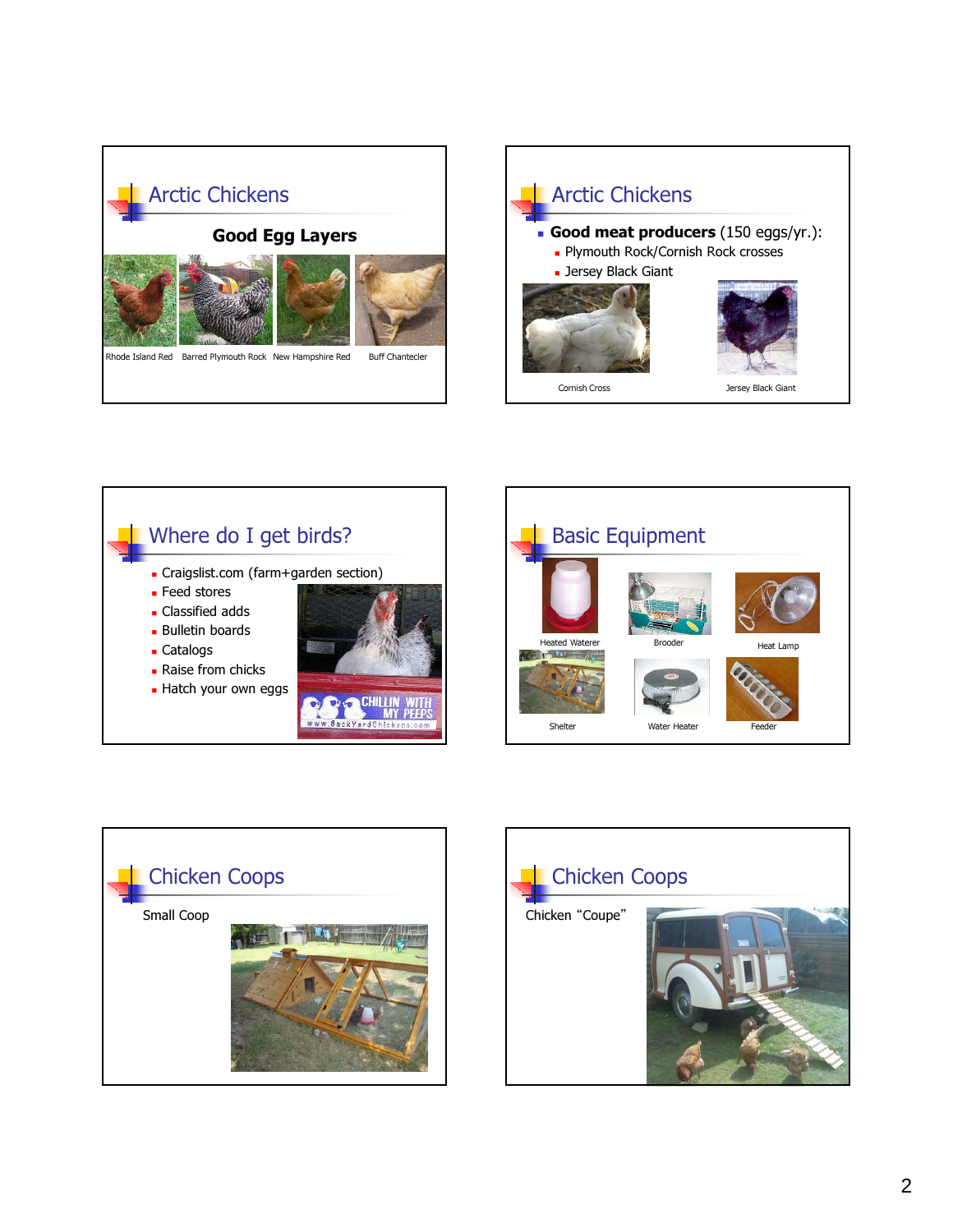





Standard coop in construction. Would house five birds in subarctic climate without heat (1m x 1.5m)





## Chicken Coops

Chicken coops should be designed for:

•Protection

- •Warmth
- •Good ventilation

•Ease of cleaning



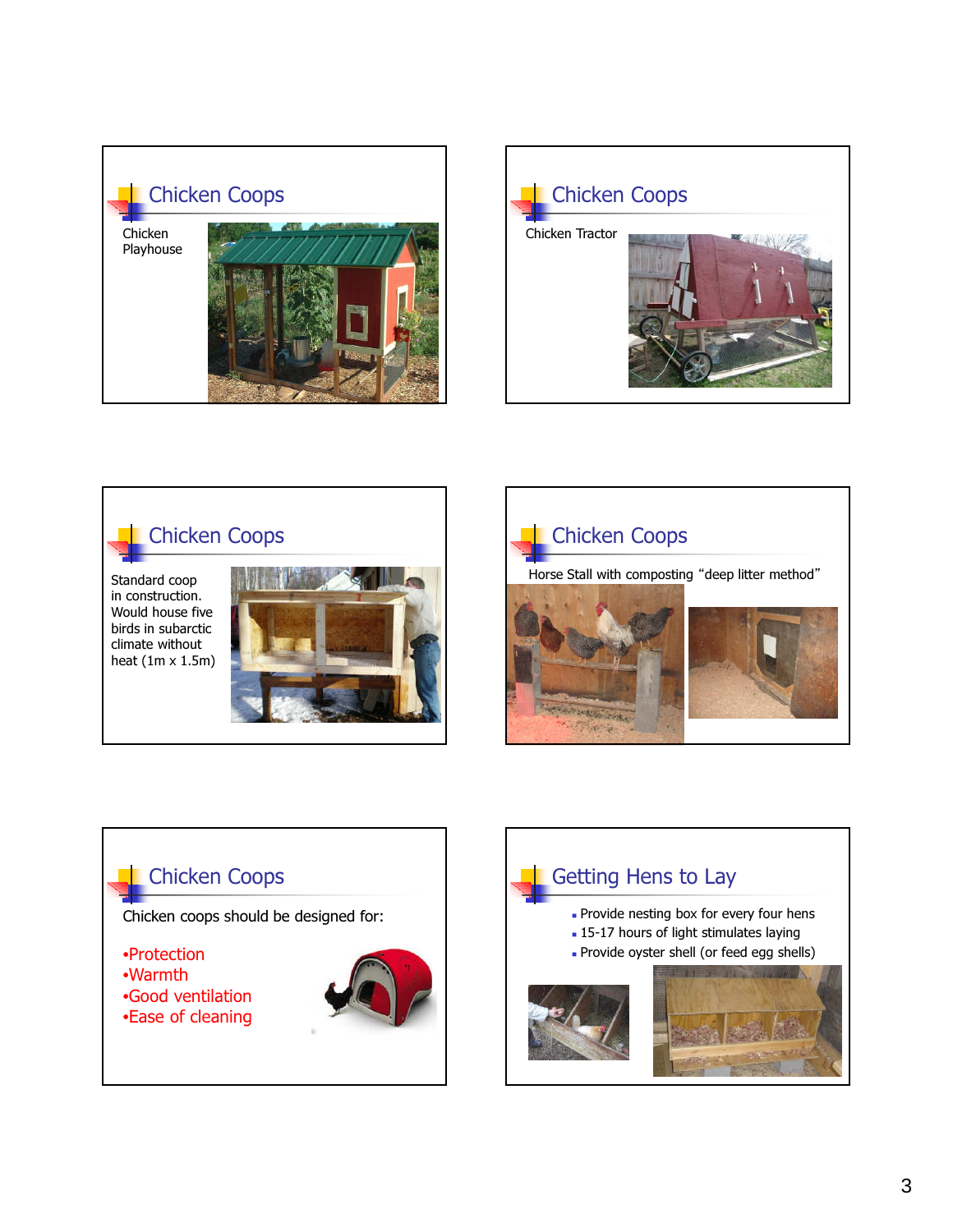







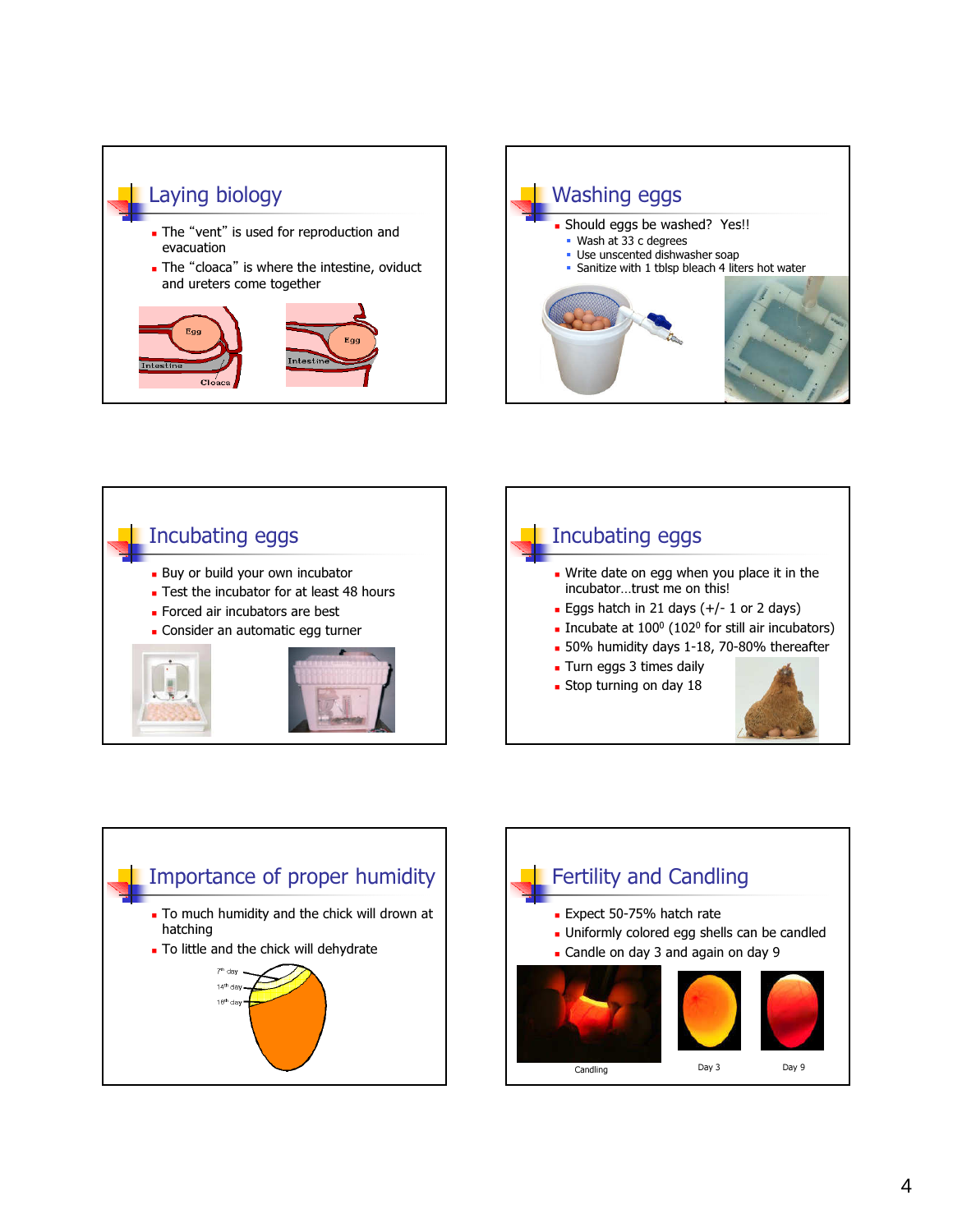#### Caring for your new chicks

- **Leave in incubator until dry**
- Don't be in a hurry to water or feed
- **Newborn chicks can survive 3 days without**





# Brooding Chicks

- **Start chicks at 32 degrees celsius**
- Do not place chicks on smooth surface



# **Brooding Chicks**

- **Lower temperature 2 degrees each week**
- Chicks require 25 square cm space each
- **Allow 30 square cm/bird first 8 weeks**
- **Allow 1 m square thereafter**
- Do not allow wet spots to occur







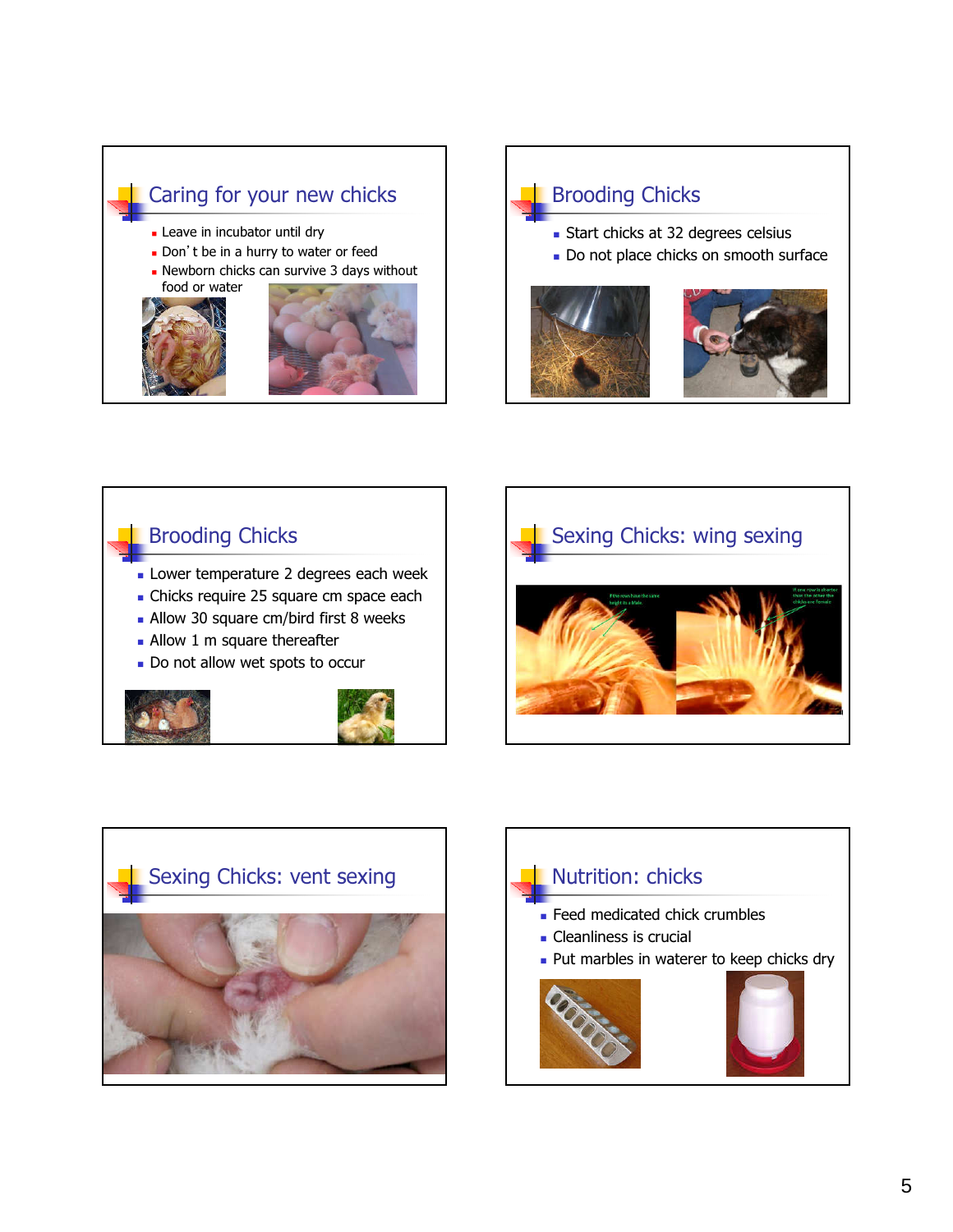









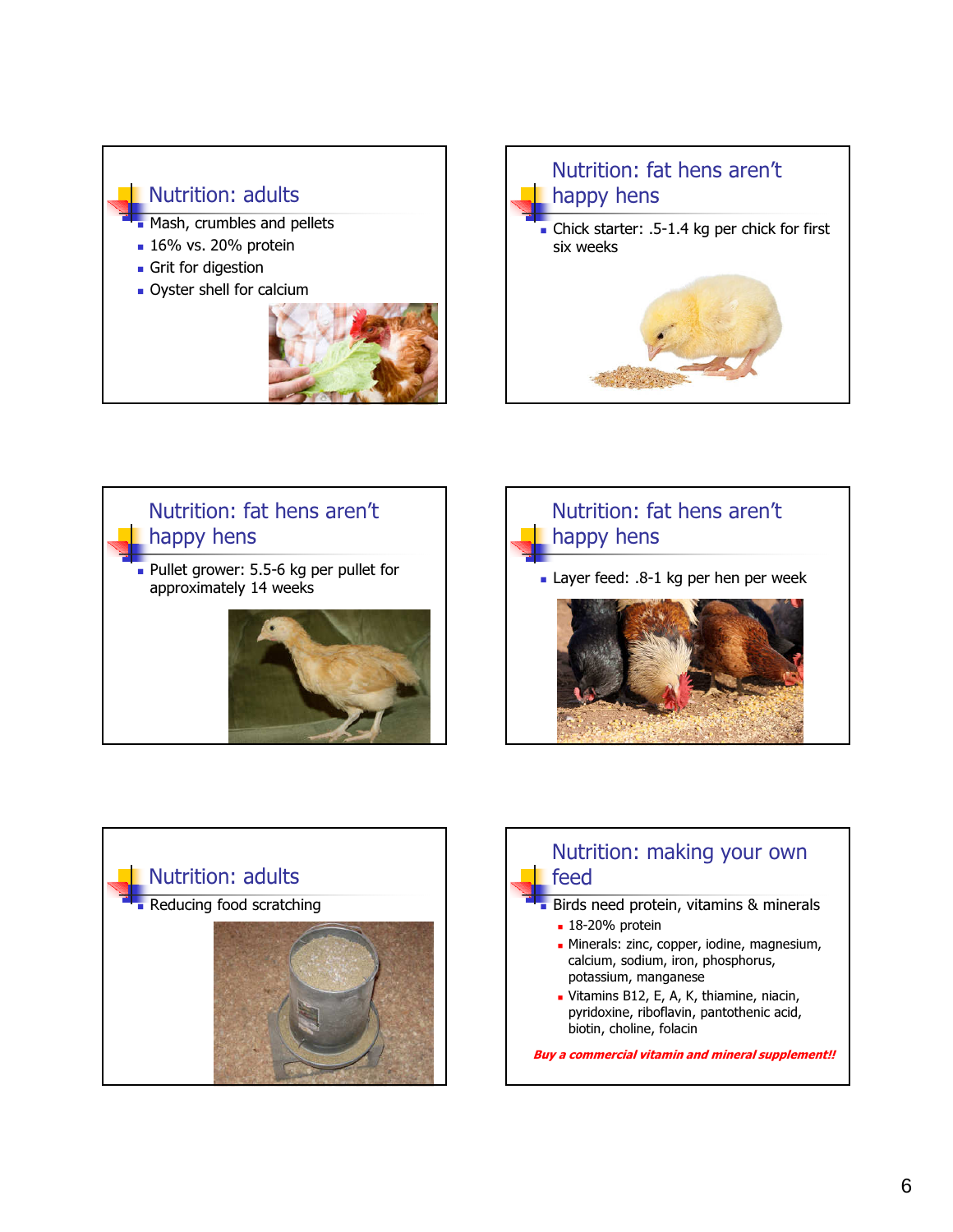









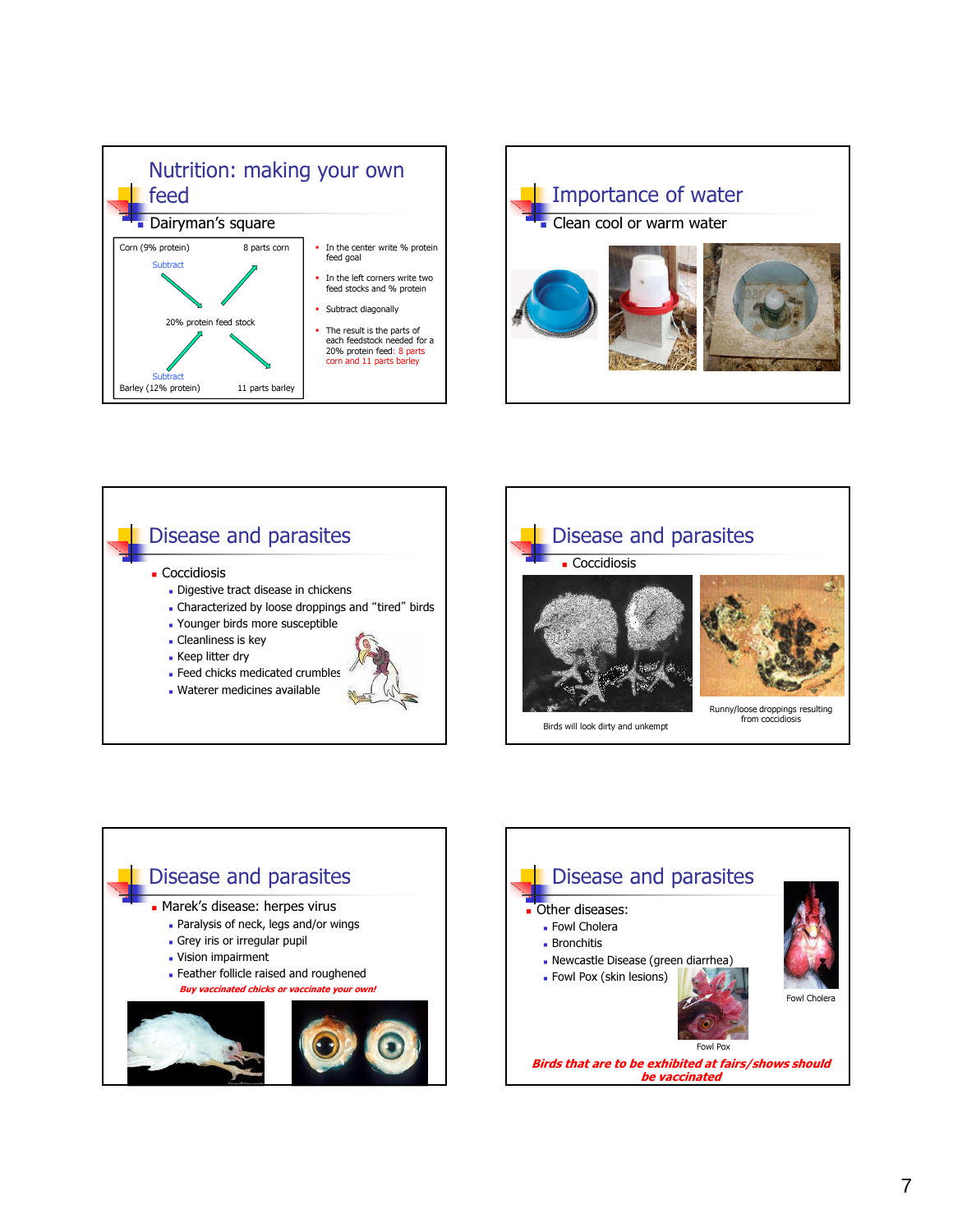









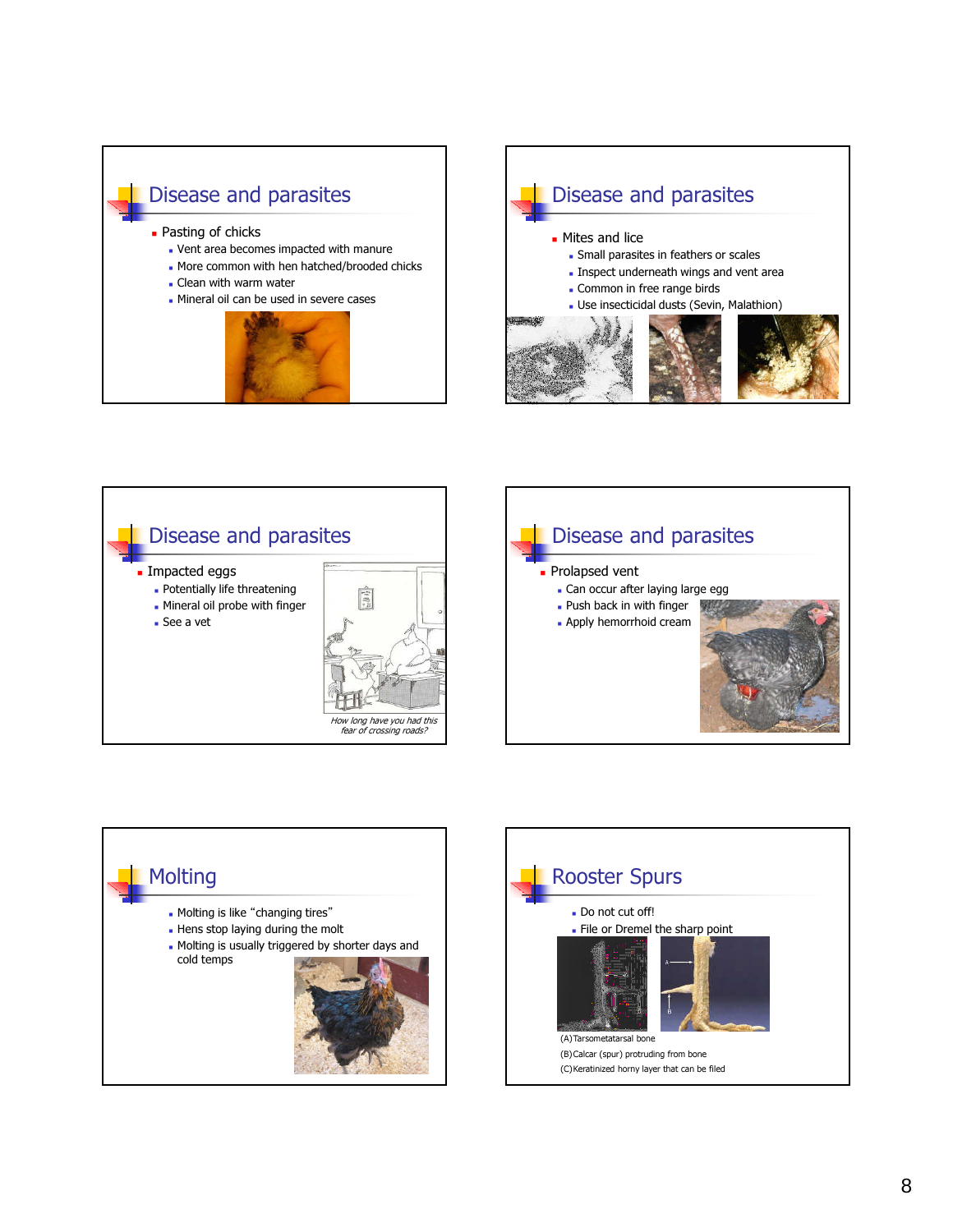#### Cold weather and chickens

- **Insulate sides and especially roofs of coops**
- **Protect from wind**
- Eliminate drafts but maintain ventilation (ammonia build up)